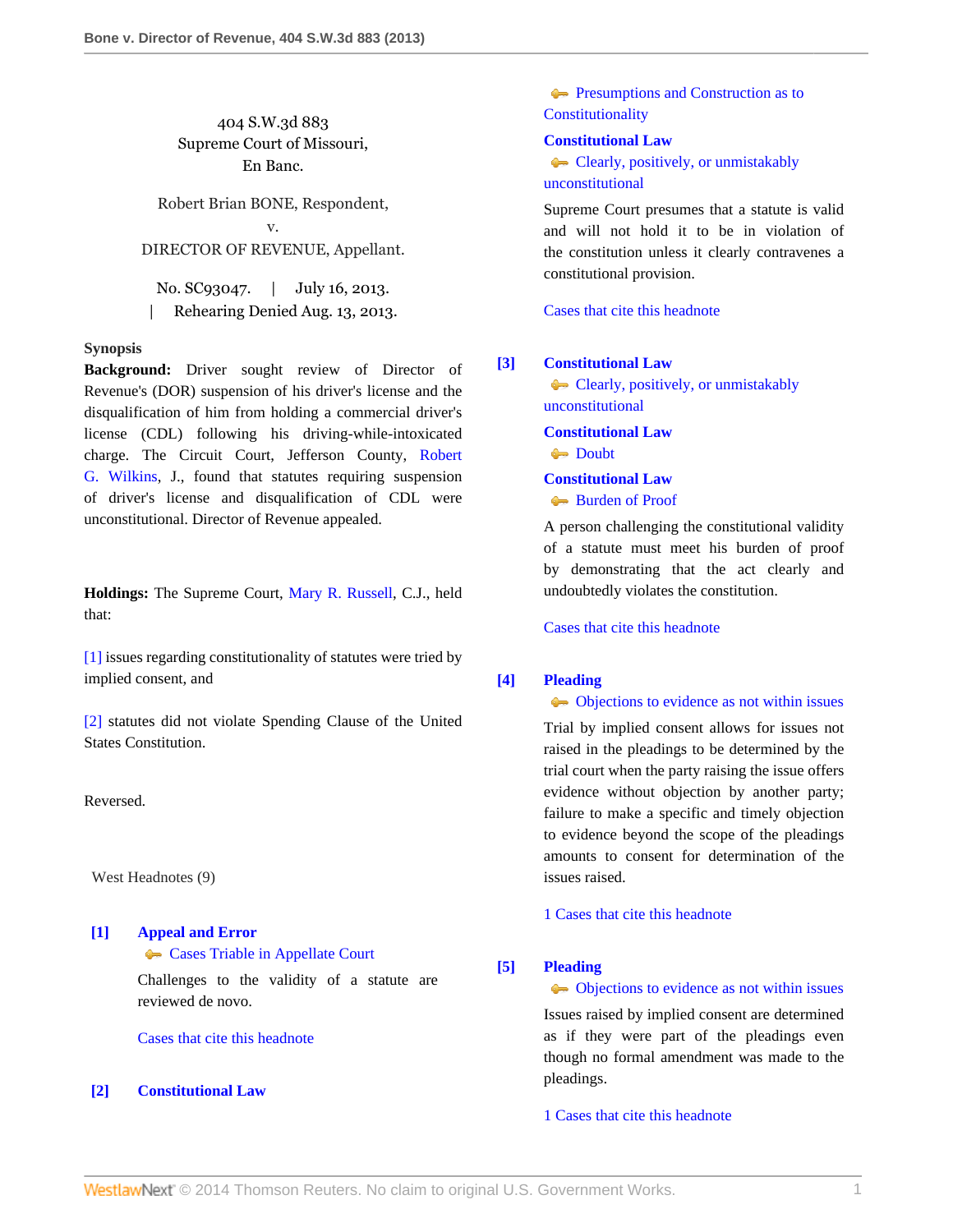#### <span id="page-1-0"></span>**[\[6\]](#page-3-2) [Automobiles](http://www.westlaw.com/Browse/Home/KeyNumber/48A/View.html?docGuid=I461b60c6eeca11e2a98ec867961a22de&originationContext=document&vr=3.0&rs=cblt1.0&transitionType=DocumentItem&contextData=(sc.Search))**

[Judicial Remedies and Review in General](http://www.westlaw.com/Browse/Home/KeyNumber/48Ak144.2(2)/View.html?docGuid=I461b60c6eeca11e2a98ec867961a22de&originationContext=document&vr=3.0&rs=cblt1.0&transitionType=DocumentItem&contextData=(sc.Search))

## **[Pleading](http://www.westlaw.com/Browse/Home/KeyNumber/302/View.html?docGuid=I461b60c6eeca11e2a98ec867961a22de&originationContext=document&vr=3.0&rs=cblt1.0&transitionType=DocumentItem&contextData=(sc.Search))**

## [Objections to evidence as not within issues](http://www.westlaw.com/Browse/Home/KeyNumber/302k427/View.html?docGuid=I461b60c6eeca11e2a98ec867961a22de&originationContext=document&vr=3.0&rs=cblt1.0&transitionType=DocumentItem&contextData=(sc.Search))

Although no formal amendment was made to the pleadings, the issues regarding constitutionality of statute suspending driver's license after being arrested for driving a motor vehicle with a bloodalcohol concentration of .08 percent or above and statute disqualifying commercial motor vehicle license for alcohol-related enforcement contact were tried by implied consent; in failing to object to the argument and the evidence, Department of Revenue impliedly consented to the trial court's determination of issues not raised in the pleadings. [V.A.M.S. §§ 302.525\(3\),](http://www.westlaw.com/Link/Document/FullText?findType=L&pubNum=1000229&cite=MOST302.525&originatingDoc=I461b60c6eeca11e2a98ec867961a22de&refType=LQ&originationContext=document&vr=3.0&rs=cblt1.0&transitionType=DocumentItem&contextData=(sc.Search)) [302.755\(1\)](http://www.westlaw.com/Link/Document/FullText?findType=L&pubNum=1000229&cite=MOST302.755&originatingDoc=I461b60c6eeca11e2a98ec867961a22de&refType=LQ&originationContext=document&vr=3.0&rs=cblt1.0&transitionType=DocumentItem&contextData=(sc.Search)) [\(1\)](http://www.westlaw.com/Link/Document/FullText?findType=L&pubNum=1000229&cite=MOST302.755&originatingDoc=I461b60c6eeca11e2a98ec867961a22de&refType=LQ&originationContext=document&vr=3.0&rs=cblt1.0&transitionType=DocumentItem&contextData=(sc.Search)).

[1 Cases that cite this headnote](http://www.westlaw.com/Link/RelatedInformation/DocHeadnoteLink?docGuid=I461b60c6eeca11e2a98ec867961a22de&headnoteId=203107396900620131023084410&originationContext=document&vr=3.0&rs=cblt1.0&transitionType=CitingReferences&contextData=(sc.Search))

## <span id="page-1-1"></span>**[\[7\]](#page-3-3) [Automobiles](http://www.westlaw.com/Browse/Home/KeyNumber/48A/View.html?docGuid=I461b60c6eeca11e2a98ec867961a22de&originationContext=document&vr=3.0&rs=cblt1.0&transitionType=DocumentItem&contextData=(sc.Search))**

**[Constitutional and statutory provisions](http://www.westlaw.com/Browse/Home/KeyNumber/48Ak144.1(1.5)/View.html?docGuid=I461b60c6eeca11e2a98ec867961a22de&originationContext=document&vr=3.0&rs=cblt1.0&transitionType=DocumentItem&contextData=(sc.Search))** 

# **[United States](http://www.westlaw.com/Browse/Home/KeyNumber/393/View.html?docGuid=I461b60c6eeca11e2a98ec867961a22de&originationContext=document&vr=3.0&rs=cblt1.0&transitionType=DocumentItem&contextData=(sc.Search))**

 $\Leftrightarrow$  [Aid to state and local agencies in general](http://www.westlaw.com/Browse/Home/KeyNumber/393k82(2)/View.html?docGuid=I461b60c6eeca11e2a98ec867961a22de&originationContext=document&vr=3.0&rs=cblt1.0&transitionType=DocumentItem&contextData=(sc.Search))

Neither statute suspending driver's license after being arrested for driving a motor vehicle with a blood-alcohol concentration of .08 percent or above nor statute disqualifying commercial motor vehicle license for alcoholrelated enforcement contact violated Spending Clause of the United States Constitution, even if federal law governing commercial driver's licenses forced the Missouri General Assembly to adopt a lower blood-alcohol limit or be denied federal highway funding; Spending Clause was not applicable to powers of State legislature. [U.S.C.A. Const. Art. 1, § 8, cl. 1;](http://www.westlaw.com/Link/Document/FullText?findType=L&pubNum=1000546&cite=USCOARTIS8CL1&originatingDoc=I461b60c6eeca11e2a98ec867961a22de&refType=LQ&originationContext=document&vr=3.0&rs=cblt1.0&transitionType=DocumentItem&contextData=(sc.Search)) [V.A.M.S. §§](http://www.westlaw.com/Link/Document/FullText?findType=L&pubNum=1000229&cite=MOST302.525&originatingDoc=I461b60c6eeca11e2a98ec867961a22de&refType=LQ&originationContext=document&vr=3.0&rs=cblt1.0&transitionType=DocumentItem&contextData=(sc.Search)) [302.525\(3\),](http://www.westlaw.com/Link/Document/FullText?findType=L&pubNum=1000229&cite=MOST302.525&originatingDoc=I461b60c6eeca11e2a98ec867961a22de&refType=LQ&originationContext=document&vr=3.0&rs=cblt1.0&transitionType=DocumentItem&contextData=(sc.Search)) [302.755\(1\)\(1\)](http://www.westlaw.com/Link/Document/FullText?findType=L&pubNum=1000229&cite=MOST302.755&originatingDoc=I461b60c6eeca11e2a98ec867961a22de&refType=LQ&originationContext=document&vr=3.0&rs=cblt1.0&transitionType=DocumentItem&contextData=(sc.Search)).

[Cases that cite this headnote](http://www.westlaw.com/Link/RelatedInformation/DocHeadnoteLink?docGuid=I461b60c6eeca11e2a98ec867961a22de&headnoteId=203107396900720131023084410&originationContext=document&vr=3.0&rs=cblt1.0&transitionType=CitingReferences&contextData=(sc.Search))

## <span id="page-1-2"></span>**[\[8\]](#page-3-4) [United States](http://www.westlaw.com/Browse/Home/KeyNumber/393/View.html?docGuid=I461b60c6eeca11e2a98ec867961a22de&originationContext=document&vr=3.0&rs=cblt1.0&transitionType=DocumentItem&contextData=(sc.Search))**

#### [Aid to state and local agencies in general](http://www.westlaw.com/Browse/Home/KeyNumber/393k82(2)/View.html?docGuid=I461b60c6eeca11e2a98ec867961a22de&originationContext=document&vr=3.0&rs=cblt1.0&transitionType=DocumentItem&contextData=(sc.Search))

Spending Clause of United States Constitution concerns Congress' power to tax and spend, not state legislatures' powers. [U.S.C.A. Const. Art.](http://www.westlaw.com/Link/Document/FullText?findType=L&pubNum=1000546&cite=USCOARTIS8CL1&originatingDoc=I461b60c6eeca11e2a98ec867961a22de&refType=LQ&originationContext=document&vr=3.0&rs=cblt1.0&transitionType=DocumentItem&contextData=(sc.Search)) [1, § 8, cl. 1](http://www.westlaw.com/Link/Document/FullText?findType=L&pubNum=1000546&cite=USCOARTIS8CL1&originatingDoc=I461b60c6eeca11e2a98ec867961a22de&refType=LQ&originationContext=document&vr=3.0&rs=cblt1.0&transitionType=DocumentItem&contextData=(sc.Search)).

## [Cases that cite this headnote](http://www.westlaw.com/Link/RelatedInformation/DocHeadnoteLink?docGuid=I461b60c6eeca11e2a98ec867961a22de&headnoteId=203107396900820131023084410&originationContext=document&vr=3.0&rs=cblt1.0&transitionType=CitingReferences&contextData=(sc.Search))

# <span id="page-1-3"></span>**[\[9\]](#page-4-0) [Appeal and Error](http://www.westlaw.com/Browse/Home/KeyNumber/30/View.html?docGuid=I461b60c6eeca11e2a98ec867961a22de&originationContext=document&vr=3.0&rs=cblt1.0&transitionType=DocumentItem&contextData=(sc.Search))**

**[Determination of Controversy](http://www.westlaw.com/Browse/Home/KeyNumber/30k80/View.html?docGuid=I461b60c6eeca11e2a98ec867961a22de&originationContext=document&vr=3.0&rs=cblt1.0&transitionType=DocumentItem&contextData=(sc.Search))** 

Although trial court did not make findings or conclusions on equal protection and due process arguments, the Supreme Court had subject matter jurisdiction to review claims because all requested relief was granted and the trial court's judgment was final for purposes of appeal. [U.S.C.A. Const.Amend. 14.](http://www.westlaw.com/Link/Document/FullText?findType=L&pubNum=1000546&cite=USCOAMENDXIV&originatingDoc=I461b60c6eeca11e2a98ec867961a22de&refType=LQ&originationContext=document&vr=3.0&rs=cblt1.0&transitionType=DocumentItem&contextData=(sc.Search))

[Cases that cite this headnote](http://www.westlaw.com/Link/RelatedInformation/DocHeadnoteLink?docGuid=I461b60c6eeca11e2a98ec867961a22de&headnoteId=203107396900920131023084410&originationContext=document&vr=3.0&rs=cblt1.0&transitionType=CitingReferences&contextData=(sc.Search))

## **Attorneys and Law Firms**

**\*884** Robert S. Adler, St. Louis, MO, for respondent.

[James R. Layton](http://www.westlaw.com/Link/Document/FullText?findType=h&pubNum=176284&cite=0214930801&originatingDoc=I461b60c6eeca11e2a98ec867961a22de&refType=RQ&originationContext=document&vr=3.0&rs=cblt1.0&transitionType=DocumentItem&contextData=(sc.Search)), Attorney General's Office, Jefferson City, MO, for Appellant.

## **Opinion**

## [MARY R. RUSSELL,](http://www.westlaw.com/Link/Document/FullText?findType=h&pubNum=176284&cite=0156065101&originatingDoc=I461b60c6eeca11e2a98ec867961a22de&refType=RQ&originationContext=document&vr=3.0&rs=cblt1.0&transitionType=DocumentItem&contextData=(sc.Search)) Chief Justice.

<span id="page-1-5"></span><span id="page-1-4"></span>The driver of an automobile who was arrested for driving while intoxicated challenges the constitutional validity of [sections 302.700](http://www.westlaw.com/Link/Document/FullText?findType=L&pubNum=1000229&cite=MOST302.700&originatingDoc=I461b60c6eeca11e2a98ec867961a22de&refType=LQ&originationContext=document&vr=3.0&rs=cblt1.0&transitionType=DocumentItem&contextData=(sc.Search)) and [302.755](http://www.westlaw.com/Link/Document/FullText?findType=L&pubNum=1000229&cite=MOST302.755&originatingDoc=I461b60c6eeca11e2a98ec867961a22de&refType=LQ&originationContext=document&vr=3.0&rs=cblt1.0&transitionType=DocumentItem&contextData=(sc.Search)).<sup>[1](#page-4-1)</sup> These statutes disqualify drivers who are convicted of an alcohol-related traffic offense from driving a commercial vehicle for not less than one year. In the driver's trial de novo hearing challenging the suspension of his license, the trial court ruled that sections  $302.500^2$  $302.500^2$  $302.500^2$  and  $302.700$  violated the United States Constitution based on the recent decision of *[National](http://www.westlaw.com/Link/Document/FullText?findType=Y&serNum=2027995535&pubNum=708&originationContext=document&vr=3.0&rs=cblt1.0&transitionType=DocumentItem&contextData=(sc.Search)) [Federation of Independent Business v. Sebelius,](http://www.westlaw.com/Link/Document/FullText?findType=Y&serNum=2027995535&pubNum=708&originationContext=document&vr=3.0&rs=cblt1.0&transitionType=DocumentItem&contextData=(sc.Search))* ––– U.S. [––––, 132 S.Ct. 2566, 183 L.Ed.2d 450 \(2012\)](http://www.westlaw.com/Link/Document/FullText?findType=Y&serNum=2027995535&pubNum=708&originationContext=document&vr=3.0&rs=cblt1.0&transitionType=DocumentItem&contextData=(sc.Search)) [hereinafter *[NFIB](http://www.westlaw.com/Link/Document/FullText?findType=Y&serNum=2027995535&originationContext=document&vr=3.0&rs=cblt1.0&transitionType=DocumentItem&contextData=(sc.Search))* ], and reinstated his driving privileges, including his commercial driver's license (CDL).

This Court reverses the trial court's judgment as to the constitutional validity of [section 302.700](http://www.westlaw.com/Link/Document/FullText?findType=L&pubNum=1000229&cite=MOST302.700&originatingDoc=I461b60c6eeca11e2a98ec867961a22de&refType=LQ&originationContext=document&vr=3.0&rs=cblt1.0&transitionType=DocumentItem&contextData=(sc.Search)) under *[NFIB](http://www.westlaw.com/Link/Document/FullText?findType=Y&serNum=2027995535&originationContext=document&vr=3.0&rs=cblt1.0&transitionType=DocumentItem&contextData=(sc.Search))* and denies the driver's other constitutional arguments. Rule 84.14.

## **I. Background and Procedural History**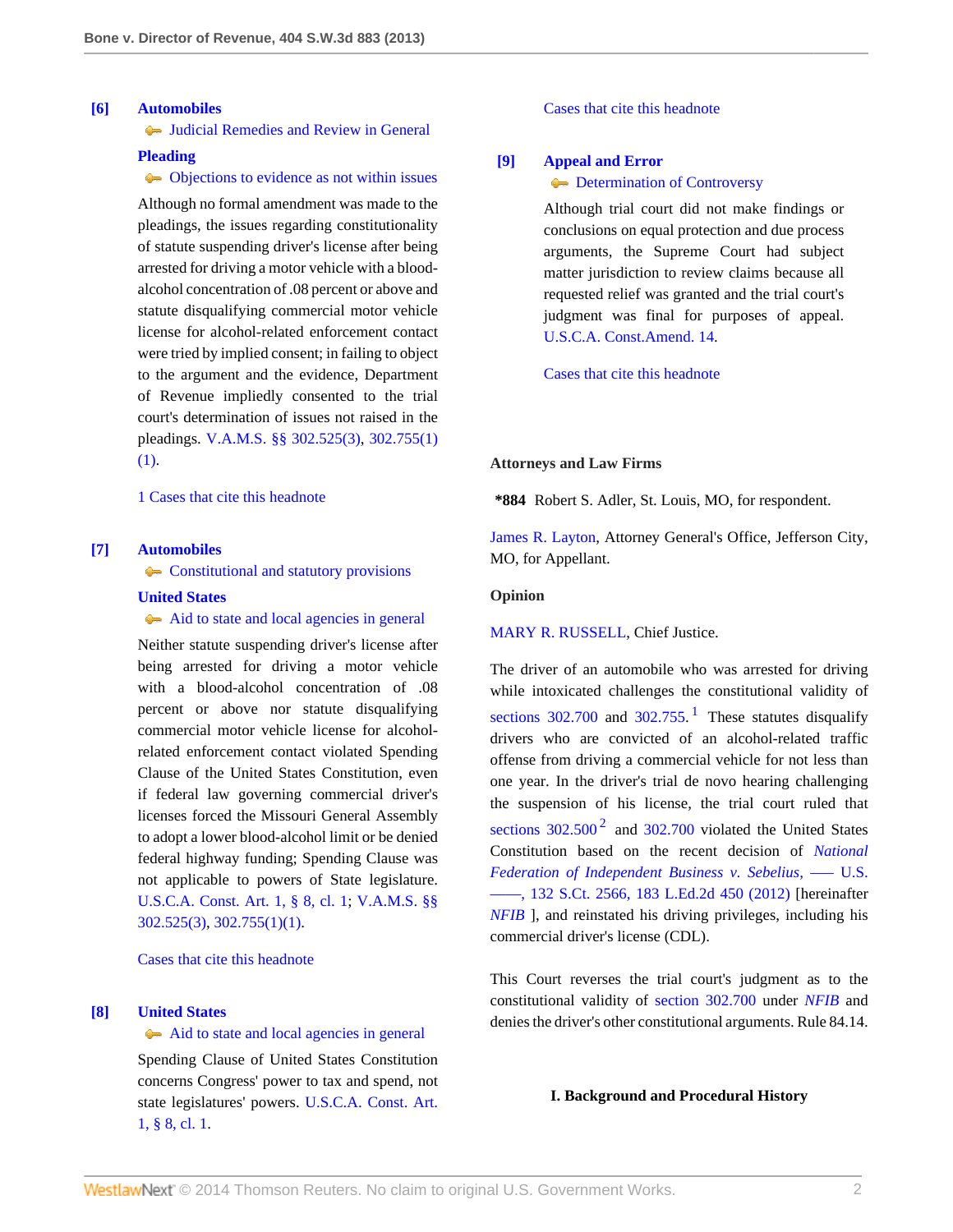Robert Brian Bone (Driver) was pulled over in the automobile he was driving for weaving in his lane. He subsequently failed two field sobriety tests: the one-leg stand; and the walk and turn. After submitting to a breath test, his blood alcohol level was measured as .096 percent. Driver's license was suspended in accordance with section 302.505 as he was arrested upon probable cause to believe that he was driving a motor vehicle with a blood-alcohol concentration of .08 percent or above. Because Driver's suspension of his license was an "alcohol-related enforcement contact[ ]," he was disqualified from driving a **\*885** commercial motor vehicle. Sections 302.525.3; 302.755.1(1).

Following an administrative hearing, Driver filed a petition for a trial de novo in the trial court. He objected to the Director of Revenue's (DOR) suspension of his driver's license and disqualification from holding a CDL following the driving-while-intoxicated charge. His petition challenged the constitutional validity of [sections 302.505,](http://www.westlaw.com/Link/Document/FullText?findType=L&pubNum=1000229&cite=MOST302.505&originatingDoc=I461b60c6eeca11e2a98ec867961a22de&refType=LQ&originationContext=document&vr=3.0&rs=cblt1.0&transitionType=DocumentItem&contextData=(sc.Search)) [302.510](http://www.westlaw.com/Link/Document/FullText?findType=L&pubNum=1000229&cite=MOST302.510&originatingDoc=I461b60c6eeca11e2a98ec867961a22de&refType=LQ&originationContext=document&vr=3.0&rs=cblt1.0&transitionType=DocumentItem&contextData=(sc.Search)), [302.515](http://www.westlaw.com/Link/Document/FullText?findType=L&pubNum=1000229&cite=MOST302.515&originatingDoc=I461b60c6eeca11e2a98ec867961a22de&refType=LQ&originationContext=document&vr=3.0&rs=cblt1.0&transitionType=DocumentItem&contextData=(sc.Search)), [302.520,](http://www.westlaw.com/Link/Document/FullText?findType=L&pubNum=1000229&cite=MOST302.520&originatingDoc=I461b60c6eeca11e2a98ec867961a22de&refType=LQ&originationContext=document&vr=3.0&rs=cblt1.0&transitionType=DocumentItem&contextData=(sc.Search)) [302.525,](http://www.westlaw.com/Link/Document/FullText?findType=L&pubNum=1000229&cite=MOST302.525&originatingDoc=I461b60c6eeca11e2a98ec867961a22de&refType=LQ&originationContext=document&vr=3.0&rs=cblt1.0&transitionType=DocumentItem&contextData=(sc.Search)) [302.530,](http://www.westlaw.com/Link/Document/FullText?findType=L&pubNum=1000229&cite=MOST302.530&originatingDoc=I461b60c6eeca11e2a98ec867961a22de&refType=LQ&originationContext=document&vr=3.0&rs=cblt1.0&transitionType=DocumentItem&contextData=(sc.Search)) [302.540,](http://www.westlaw.com/Link/Document/FullText?findType=L&pubNum=1000229&cite=MOST302.540&originatingDoc=I461b60c6eeca11e2a98ec867961a22de&refType=LQ&originationContext=document&vr=3.0&rs=cblt1.0&transitionType=DocumentItem&contextData=(sc.Search)) and [302.545](http://www.westlaw.com/Link/Document/FullText?findType=L&pubNum=1000229&cite=MOST302.545&originatingDoc=I461b60c6eeca11e2a98ec867961a22de&refType=LQ&originationContext=document&vr=3.0&rs=cblt1.0&transitionType=DocumentItem&contextData=(sc.Search)), alleging that they deprived him of property without due process of law and violated his rights to due process and to notice and hearing.

Driver filed an amended petition adding claims that [sections](http://www.westlaw.com/Link/Document/FullText?findType=L&pubNum=1000229&cite=MOST302.700&originatingDoc=I461b60c6eeca11e2a98ec867961a22de&refType=LQ&originationContext=document&vr=3.0&rs=cblt1.0&transitionType=DocumentItem&contextData=(sc.Search)) [302.700](http://www.westlaw.com/Link/Document/FullText?findType=L&pubNum=1000229&cite=MOST302.700&originatingDoc=I461b60c6eeca11e2a98ec867961a22de&refType=LQ&originationContext=document&vr=3.0&rs=cblt1.0&transitionType=DocumentItem&contextData=(sc.Search)) and [302.755](http://www.westlaw.com/Link/Document/FullText?findType=L&pubNum=1000229&cite=MOST302.755&originatingDoc=I461b60c6eeca11e2a98ec867961a22de&refType=LQ&originationContext=document&vr=3.0&rs=cblt1.0&transitionType=DocumentItem&contextData=(sc.Search)) violated his rights to equal protection and due process of law. He alleged that there was no rational relationship between any legitimate government purpose and the law disqualifying a CDL holder from holding such a license if arrested and charged with DWI in a non-commercial vehicle. He also insisted that he was entitled to notification that submitting to a chemical test of his breath would disqualify him from holding a CDL if he tested over the legal limit.

At the August 2012 hearing on the petition in the trial court, Driver reiterated the arguments in his petition and made an additional argument that the statutes violated the United States Constitution under the United States Supreme Court decision in *[NFIB](http://www.westlaw.com/Link/Document/FullText?findType=Y&serNum=2027995535&originationContext=document&vr=3.0&rs=cblt1.0&transitionType=DocumentItem&contextData=(sc.Search))*. In *[NFIB](http://www.westlaw.com/Link/Document/FullText?findType=Y&serNum=2027995535&originationContext=document&vr=3.0&rs=cblt1.0&transitionType=DocumentItem&contextData=(sc.Search))*, a plurality of justices found that the Medicaid expansion contained in the Patient Protection and Affordable Care Act violated the Spending Clause of the United States Constitution by impermissibly coercing the states into accepting the terms of the Act. *NFIB,* [132 S.Ct. 2566, 2642–60.](http://www.westlaw.com/Link/Document/FullText?findType=Y&serNum=2027995535&pubNum=708&fi=co_pp_sp_708_2642&originationContext=document&vr=3.0&rs=cblt1.0&transitionType=DocumentItem&contextData=(sc.Search)#co_pp_sp_708_2642) Driver claimed that *[NFIB's](http://www.westlaw.com/Link/Document/FullText?findType=Y&serNum=2027995535&originationContext=document&vr=3.0&rs=cblt1.0&transitionType=DocumentItem&contextData=(sc.Search))* holding prohibited the Missouri General Assembly's passage of statutes in violation of the United States Constitution. Specifically, he asserted that statutes limiting drivers to less than a .08 percent blood-alcohol concentration and disqualifying CDL holders for one year following an alcoholrelated driving offense violated the United States Constitution pursuant to *[NFIB](http://www.westlaw.com/Link/Document/FullText?findType=Y&serNum=2027995535&originationContext=document&vr=3.0&rs=cblt1.0&transitionType=DocumentItem&contextData=(sc.Search))*. He alleged the violation because the statutes were tied to the state's receipt of federal highway funding. At the hearing, he requested that the court take judicial notice *of [NFIB](http://www.westlaw.com/Link/Document/FullText?findType=Y&serNum=2027995535&originationContext=document&vr=3.0&rs=cblt1.0&transitionType=DocumentItem&contextData=(sc.Search))* and federal law as facts supporting his argument that the General Assembly lowered its bloodalcohol concentration limit and entwined its CDL regulation with alcohol-related traffic offenses to avoid the loss of highway funding as set forth in federal law. *See* [23 U.S.C. §](http://www.westlaw.com/Link/Document/FullText?findType=L&pubNum=1000546&cite=23USCAS163&originatingDoc=I461b60c6eeca11e2a98ec867961a22de&refType=LQ&originationContext=document&vr=3.0&rs=cblt1.0&transitionType=DocumentItem&contextData=(sc.Search)) [163 \(2006\)](http://www.westlaw.com/Link/Document/FullText?findType=L&pubNum=1000546&cite=23USCAS163&originatingDoc=I461b60c6eeca11e2a98ec867961a22de&refType=LQ&originationContext=document&vr=3.0&rs=cblt1.0&transitionType=DocumentItem&contextData=(sc.Search)); [49 U.S.C. §§ 31311,](http://www.westlaw.com/Link/Document/FullText?findType=L&pubNum=1000546&cite=49USCAS31311&originatingDoc=I461b60c6eeca11e2a98ec867961a22de&refType=LQ&originationContext=document&vr=3.0&rs=cblt1.0&transitionType=DocumentItem&contextData=(sc.Search)) [31314 \(2006\)](http://www.westlaw.com/Link/Document/FullText?findType=L&pubNum=1000546&cite=49USCAS31314&originatingDoc=I461b60c6eeca11e2a98ec867961a22de&refType=LQ&originationContext=document&vr=3.0&rs=cblt1.0&transitionType=DocumentItem&contextData=(sc.Search)); 49 C.F.R. § [3](#page-4-3)08.401 (2013).<sup>3</sup> Federal law encouraged such measures as passed by the Missouri General Assembly by granting federal highway funds if a state complied with the federal law and by reducing federal highway funding amounts if it did not. DOR made no objection to Driver's additional argument.

<span id="page-2-3"></span>Following the hearing, the court issued findings of fact and conclusions of law determining that there was probable cause to arrest Driver for an alcohol-related traffic offense as Driver was driving a motor vehicle with a blood-alcohol concentration of .08 percent or higher. In addition, the trial court found that [sections 302.500](http://www.westlaw.com/Link/Document/FullText?findType=L&pubNum=1000229&cite=MOST302.500&originatingDoc=I461b60c6eeca11e2a98ec867961a22de&refType=LQ&originationContext=document&vr=3.0&rs=cblt1.0&transitionType=DocumentItem&contextData=(sc.Search)) and [302.700](http://www.westlaw.com/Link/Document/FullText?findType=L&pubNum=1000229&cite=MOST302.700&originatingDoc=I461b60c6eeca11e2a98ec867961a22de&refType=LQ&originationContext=document&vr=3.0&rs=cblt1.0&transitionType=DocumentItem&contextData=(sc.Search)) were in violation of the United States Constitution based on *[NFIB](http://www.westlaw.com/Link/Document/FullText?findType=Y&serNum=2027995535&originationContext=document&vr=3.0&rs=cblt1.0&transitionType=DocumentItem&contextData=(sc.Search))*. The trial court concluded that Driver's suspension should be removed from his driving record and that his driving privileges, including his CDL, should be reinstated. The **\*886** court did not rule on Driver's other constitutional arguments, specifically, that his due process and equal protection rights were violated.

DOR appeals.

## **II. Standard of Review**

<span id="page-2-0"></span>**[\[1\]](#page-0-0)** [Article V, section 3 of the Missouri Constitution](http://www.westlaw.com/Link/Document/FullText?findType=L&pubNum=1000229&cite=MOCNART5S3&originatingDoc=I461b60c6eeca11e2a98ec867961a22de&refType=LQ&originationContext=document&vr=3.0&rs=cblt1.0&transitionType=DocumentItem&contextData=(sc.Search)) grants this Court exclusive jurisdiction to hear the appeals of cases that require determination of the constitutional validity of state statutes. Challenges to the validity of a statute are reviewed de novo. *[F.R. v. St. Charles Cnty. Sheriff's Dep't,](http://www.westlaw.com/Link/Document/FullText?findType=Y&serNum=2021094315&pubNum=4644&fi=co_pp_sp_4644_61&originationContext=document&vr=3.0&rs=cblt1.0&transitionType=DocumentItem&contextData=(sc.Search)#co_pp_sp_4644_61)* [301 S.W.3d 56, 61 \(Mo. banc 2010\)](http://www.westlaw.com/Link/Document/FullText?findType=Y&serNum=2021094315&pubNum=4644&fi=co_pp_sp_4644_61&originationContext=document&vr=3.0&rs=cblt1.0&transitionType=DocumentItem&contextData=(sc.Search)#co_pp_sp_4644_61).

<span id="page-2-2"></span><span id="page-2-1"></span>**[\[2\]](#page-0-1) [\[3\]](#page-0-2)** This Court presumes that a statute is valid and will not hold it to be in violation of the constitution unless it clearly contravenes a constitutional provision. *[Id.](http://www.westlaw.com/Link/Document/FullText?findType=Y&serNum=2021094315&originationContext=document&vr=3.0&rs=cblt1.0&transitionType=DocumentItem&contextData=(sc.Search))* A person challenging the constitutional validity of a statute must meet his burden of proof by demonstrating that the act clearly and undoubtedly violates the constitution. *[Id.](http://www.westlaw.com/Link/Document/FullText?findType=Y&serNum=2021094315&originationContext=document&vr=3.0&rs=cblt1.0&transitionType=DocumentItem&contextData=(sc.Search))*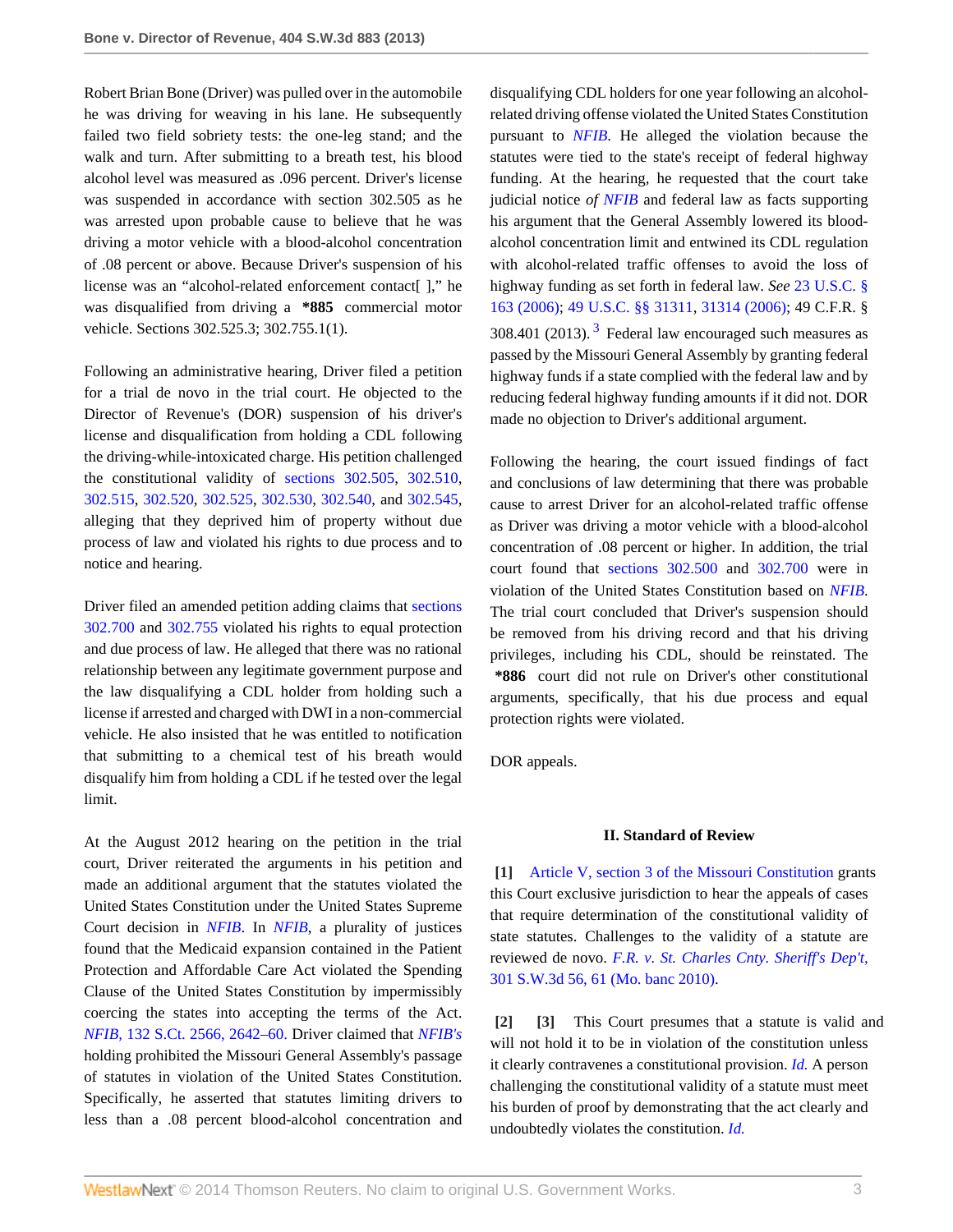# **III. Driver's Constitutional Arguments Were Timely Made**

Before examining the merits of the appeal, this Court addresses DOR's contention that Driver failed to raise his constitutional argument supported by *[NFIB](http://www.westlaw.com/Link/Document/FullText?findType=Y&serNum=2027995535&originationContext=document&vr=3.0&rs=cblt1.0&transitionType=DocumentItem&contextData=(sc.Search))* at the first available opportunity and, as a consequence, waived that argument. *See Callier v. DOR,* [780 S.W.2d 639, 641 \(Mo.](http://www.westlaw.com/Link/Document/FullText?findType=Y&serNum=1989175276&pubNum=713&fi=co_pp_sp_713_641&originationContext=document&vr=3.0&rs=cblt1.0&transitionType=DocumentItem&contextData=(sc.Search)#co_pp_sp_713_641) [banc 1989\)](http://www.westlaw.com/Link/Document/FullText?findType=Y&serNum=1989175276&pubNum=713&fi=co_pp_sp_713_641&originationContext=document&vr=3.0&rs=cblt1.0&transitionType=DocumentItem&contextData=(sc.Search)#co_pp_sp_713_641) (A constitutional question must be presented at the first available opportunity that orderly procedure and good pleading will allow given the circumstances of the case. Otherwise, the argument will be waived.).

After Driver's petition and amended petition were filed, the Supreme Court handed down its decision in *[NFIB](http://www.westlaw.com/Link/Document/FullText?findType=Y&serNum=2027995535&originationContext=document&vr=3.0&rs=cblt1.0&transitionType=DocumentItem&contextData=(sc.Search))* on June 28, 2012. He first brought his arguments under *[NFIB](http://www.westlaw.com/Link/Document/FullText?findType=Y&serNum=2027995535&originationContext=document&vr=3.0&rs=cblt1.0&transitionType=DocumentItem&contextData=(sc.Search))* to the attention of the trial court during the August 2012 hearing. He offered the decision and federal law as evidence in support of his argument. DOR made no objection.

<span id="page-3-1"></span><span id="page-3-0"></span>**[\[4\]](#page-0-3) [\[5](#page-0-4)]** Because Driver's argument under *[NFIB](http://www.westlaw.com/Link/Document/FullText?findType=Y&serNum=2027995535&originationContext=document&vr=3.0&rs=cblt1.0&transitionType=DocumentItem&contextData=(sc.Search))* presented at the hearing was made at the first available opportunity, without objection, the argument was treated as an amendment of his pleadings. Under Supreme Court Rule 55.33(b), issues not raised in the pleadings are considered, in all respects, as if they had been raised by the pleadings when they are tried by implied or express consent of the parties. Trial by implied consent allows for issues not raised in the pleadings to be determined by the trial court when the party raising the issue offers evidence without objection by another party. *Smith v. City of St. Louis,* [395 S.W.3d 20, 25 \(Mo. banc](http://www.westlaw.com/Link/Document/FullText?findType=Y&serNum=2030325683&pubNum=4644&fi=co_pp_sp_4644_25&originationContext=document&vr=3.0&rs=cblt1.0&transitionType=DocumentItem&contextData=(sc.Search)#co_pp_sp_4644_25) [2013\)](http://www.westlaw.com/Link/Document/FullText?findType=Y&serNum=2030325683&pubNum=4644&fi=co_pp_sp_4644_25&originationContext=document&vr=3.0&rs=cblt1.0&transitionType=DocumentItem&contextData=(sc.Search)#co_pp_sp_4644_25). Failure to make a specific and timely objection to evidence beyond the scope of the pleadings amounts to consent for determination of the issues raised. *[Kackley v.](http://www.westlaw.com/Link/Document/FullText?findType=Y&serNum=1997129640&pubNum=713&fi=co_pp_sp_713_465&originationContext=document&vr=3.0&rs=cblt1.0&transitionType=DocumentItem&contextData=(sc.Search)#co_pp_sp_713_465) Burtrum,* [947 S.W.2d 461, 465 \(Mo.App.1997\).](http://www.westlaw.com/Link/Document/FullText?findType=Y&serNum=1997129640&pubNum=713&fi=co_pp_sp_713_465&originationContext=document&vr=3.0&rs=cblt1.0&transitionType=DocumentItem&contextData=(sc.Search)#co_pp_sp_713_465) Issues raised by implied consent are determined as if they were part of the pleadings even though no formal amendment was made to the pleadings. *[Id.](http://www.westlaw.com/Link/Document/FullText?findType=Y&serNum=1997129640&originationContext=document&vr=3.0&rs=cblt1.0&transitionType=DocumentItem&contextData=(sc.Search))*

<span id="page-3-2"></span>**[\[6\]](#page-1-0)** Driver acknowledges that his argument under *[NFIB](http://www.westlaw.com/Link/Document/FullText?findType=Y&serNum=2027995535&originationContext=document&vr=3.0&rs=cblt1.0&transitionType=DocumentItem&contextData=(sc.Search))* was first presented at the August 2012 hearing. At that time, DOR made no objection to Driver's argument that [section](http://www.westlaw.com/Link/Document/FullText?findType=L&pubNum=1000229&cite=MOST302.700&originatingDoc=I461b60c6eeca11e2a98ec867961a22de&refType=LQ&originationContext=document&vr=3.0&rs=cblt1.0&transitionType=DocumentItem&contextData=(sc.Search)) [302.700](http://www.westlaw.com/Link/Document/FullText?findType=L&pubNum=1000229&cite=MOST302.700&originatingDoc=I461b60c6eeca11e2a98ec867961a22de&refType=LQ&originationContext=document&vr=3.0&rs=cblt1.0&transitionType=DocumentItem&contextData=(sc.Search)) violated the United States Constitution under *[NFIB](http://www.westlaw.com/Link/Document/FullText?findType=Y&serNum=2027995535&originationContext=document&vr=3.0&rs=cblt1.0&transitionType=DocumentItem&contextData=(sc.Search))* or to his submission of the decision and federal law as evidence of that constitutional violation. In failing to object to the argument under *[NFIB](http://www.westlaw.com/Link/Document/FullText?findType=Y&serNum=2027995535&originationContext=document&vr=3.0&rs=cblt1.0&transitionType=DocumentItem&contextData=(sc.Search))* and the evidence, DOR impliedly consented to the trial court's determination of issues not raised

in the pleadings. Although no formal amendment was made to the pleadings, the argument made under *[NFIB](http://www.westlaw.com/Link/Document/FullText?findType=Y&serNum=2027995535&originationContext=document&vr=3.0&rs=cblt1.0&transitionType=DocumentItem&contextData=(sc.Search))* was tried by implied **\*887** consent and properly before the trial court for decision. Driver's argument under *[NFIB](http://www.westlaw.com/Link/Document/FullText?findType=Y&serNum=2027995535&originationContext=document&vr=3.0&rs=cblt1.0&transitionType=DocumentItem&contextData=(sc.Search))* was timely made.

# **IV. The Trial Court Erred in Finding [Section 302.700](http://www.westlaw.com/Link/Document/FullText?findType=L&pubNum=1000229&cite=MOST302.700&originatingDoc=I461b60c6eeca11e2a98ec867961a22de&refType=LQ&originationContext=document&vr=3.0&rs=cblt1.0&transitionType=DocumentItem&contextData=(sc.Search)) in Violation of the United States Constitution Under** *NFIB*

<span id="page-3-3"></span>**[\[7\]](#page-1-1)** Driver argues that *[NFIB](http://www.westlaw.com/Link/Document/FullText?findType=Y&serNum=2027995535&originationContext=document&vr=3.0&rs=cblt1.0&transitionType=DocumentItem&contextData=(sc.Search))* requires this Court to invalidate state statutes that were allegedly passed in response to coercive federal legislation that would have withheld federal highway funding from the state if the state laws were not brought in compliance with the federal law. Specifically, Driver requests that this Court strike down various statutes that lowered the legal limit of blood-alcohol concentration from less than .10 percent to less than .08 percent for a driver as well as those that suspended a driver's CDL for a first alcohol-related offense in any motor vehicle. He contends that the federal law governing CDLs forced the Missouri General Assembly to adopt a similar compliant law in the state or be denied federal highway funding.

<span id="page-3-5"></span>*[NFIB](http://www.westlaw.com/Link/Document/FullText?findType=Y&serNum=2027995535&originationContext=document&vr=3.0&rs=cblt1.0&transitionType=DocumentItem&contextData=(sc.Search))* held that a Congressional mandate that required the states to expand Medicaid was an impermissible and coercive use of Congress' spending power.<sup>[4](#page-4-4)</sup> The Supreme Court in *[NFIB](http://www.westlaw.com/Link/Document/FullText?findType=Y&serNum=2027995535&originationContext=document&vr=3.0&rs=cblt1.0&transitionType=DocumentItem&contextData=(sc.Search))* saw Congress' conditioning of the use of federal funds for the healthcare mandate as taking "the form of threats to terminate other significant independent grants" and held that "the conditions are properly viewed as a means of pressuring the States to accept policy changes." *NFIB,* [132 S.Ct. at](http://www.westlaw.com/Link/Document/FullText?findType=Y&serNum=2027995535&pubNum=708&fi=co_pp_sp_708_2604&originationContext=document&vr=3.0&rs=cblt1.0&transitionType=DocumentItem&contextData=(sc.Search)#co_pp_sp_708_2604) [2604.](http://www.westlaw.com/Link/Document/FullText?findType=Y&serNum=2027995535&pubNum=708&fi=co_pp_sp_708_2604&originationContext=document&vr=3.0&rs=cblt1.0&transitionType=DocumentItem&contextData=(sc.Search)#co_pp_sp_708_2604) As such, the Supreme Court found the conditions in the federal law were viewed as coercive under the Spending Clause and struck down that portion of the law. *Id.* [at 2603–](http://www.westlaw.com/Link/Document/FullText?findType=Y&serNum=2027995535&originationContext=document&vr=3.0&rs=cblt1.0&transitionType=DocumentItem&contextData=(sc.Search)) [04.](http://www.westlaw.com/Link/Document/FullText?findType=Y&serNum=2027995535&originationContext=document&vr=3.0&rs=cblt1.0&transitionType=DocumentItem&contextData=(sc.Search))

Here, Driver makes no request to declare the underlying **federal law** granting or withholding federal highway funds to be in violation of the Spending Clause of the United States Constitution. And neither did the trial court so find. Instead, Driver argues that **state law** should be stricken as violative of the Spending Clause of the United States Constitution.

<span id="page-3-4"></span>**[\[8\]](#page-1-2)** But the Spending Clause concerns **Congress'** power to tax and spend, not **state legislatures'** powers. *[NFIB](http://www.westlaw.com/Link/Document/FullText?findType=Y&serNum=2027995535&originationContext=document&vr=3.0&rs=cblt1.0&transitionType=DocumentItem&contextData=(sc.Search))* does not address the validity of any **state law** that has been adopted in alleged response to federal laws that are found to be coercive to the states. *[NFIB](http://www.westlaw.com/Link/Document/FullText?findType=Y&serNum=2027995535&originationContext=document&vr=3.0&rs=cblt1.0&transitionType=DocumentItem&contextData=(sc.Search))* does not hold that a **state law** can be found